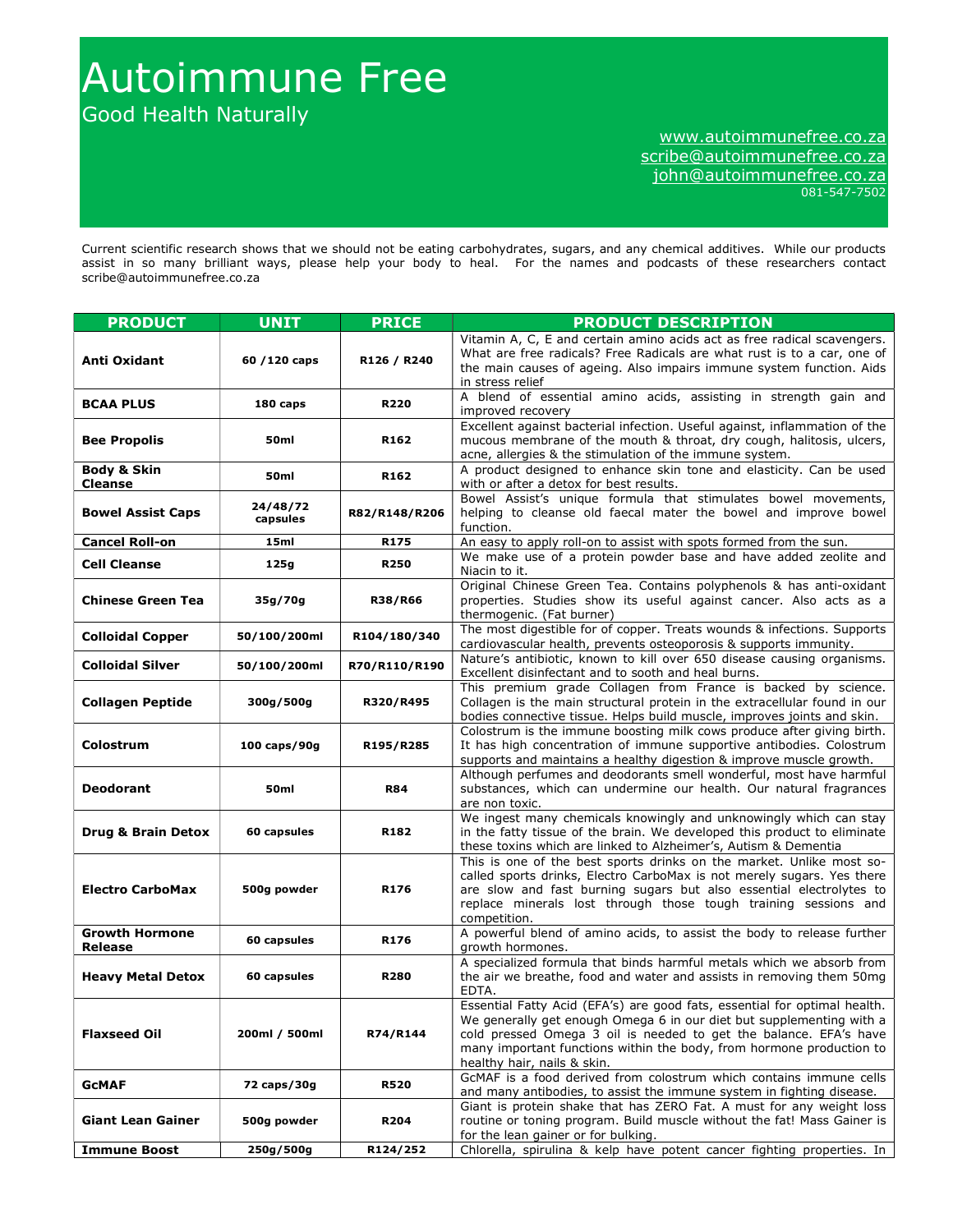|                                    |                         |                  | addition they are great detoxification agents (including binding to<br>and eliminating heavy metals) & boosting immunity (promoting                   |
|------------------------------------|-------------------------|------------------|-------------------------------------------------------------------------------------------------------------------------------------------------------|
|                                    |                         |                  | production of healthy gut flora and fighting candida overgrowth). Ideal                                                                               |
|                                    |                         |                  | for adding to your morning smoothie or when juicing                                                                                                   |
| <b>Joint Flex</b>                  | 60/120/180 caps         | R188/354/R468    | Our joint formula contains all the essential nutrients to help with joint<br>inflammation, regeneration of cartilage and circulation.                 |
|                                    |                         |                  | Formulated specifically for "hard gainers," to build muscle mass. We                                                                                  |
| <b>Mass Gainer</b>                 | 500g                    | R204             | make use of the whole egg protein which is still classified as the                                                                                    |
|                                    |                         |                  | "perfect protein". It comes from nature & isn't a by-product as is whey.<br>This product replaces lost glycogen & starts the repair process whilst    |
| <b>Megabol CarboMax</b>            | 75 grams                | R184             | you exercise or thereafter. For the recreational or serious sports                                                                                    |
|                                    |                         |                  | person.                                                                                                                                               |
| Mega C                             | 100/200gram             | R94/R180         | Vitamin C with flavonoids. Flavonoids increase vitamin C absorption.                                                                                  |
| <b>Memory Fuel</b>                 | 60 capsules             | R186             | A blend of amino acids known to improve brain function. If you are a<br>student or executive this product is for you.                                 |
| <b>Mental Trigger</b>              |                         |                  | A synergistic amino acid formula that aids in brain function. Suitable for                                                                            |
| (ADD)                              | 60 capsules             | R186             | professionals & students. Specifically formulated to assist with ADD                                                                                  |
|                                    |                         |                  | ADHD.<br>Moringa is packed full of essential vitamins & minerals and is a                                                                             |
| <b>Moringa Powder</b>              | 90/120/180              | R124/R160/R210   | wonderful antioxidant. It is used to boost immunity, improve digestion,                                                                               |
|                                    |                         |                  | bone health, cell integrity and much more. Great daily supplement                                                                                     |
|                                    |                         |                  | Organic Sulphur, MSM helps to produce healthy cell, cleanses the                                                                                      |
| <b>MSM plain or</b>                | 120 tabs / 240          | R122/R222        | blood, nourishes hair and nails, helps with allergies, breathing<br>problems, joint inflammation, muscle pain & more. We were the first to            |
| $MSM+C$                            | tabs                    |                  | import MSM and although others have followed with cheaper versions,                                                                                   |
|                                    |                         |                  | we continue to use the purest form of MSM. 99.9% Pure                                                                                                 |
| MSM eye/ear drops                  | 15ml                    | <b>R74</b>       | MSM in a liquid form. Used for cleansing out the eyes, inner ear or<br>nasal passages. Aids in eliminating bacteria.                                  |
|                                    |                         |                  | MSM in a gel form. Used for external application. Handy to have in your                                                                               |
| <b>MSM Gel</b>                     | 50g/100g gel            | R78/R142         | gym bag, back-pack or first aid kit. Relieves swelling and inflammation,                                                                              |
|                                    |                         |                  | starting the healing process immediately.                                                                                                             |
| <b>MSM Powder</b>                  | 125g                    | R130             | The most cost effective way to get your daily dose of 99.6% Pure MSM.                                                                                 |
|                                    |                         |                  | A complex synergy of vitamins, minerals and amino acids. Everything                                                                                   |
| MultiDay + herbal<br>de-wormer     | 60\90\120<br>capsules   | R116\165\198     | you need to keep healthy in this fast food, fast living world. MultiDay is<br>the only MultiVit/Amino/Mineral to have a daily natural de-wormer. This |
|                                    |                         |                  | helps keep parasites out and your immune system strong.                                                                                               |
| <b>OXY</b>                         |                         |                  | Oxygen is the single most important substance for living. OXY helps                                                                                   |
| (increases cellular)               | 20ml\50ml               | R76\R148         | provide further oxygen uptake. With modern day pollution, stress and<br>less exercise, OXY can boost your oxygen levels. The only oxygen              |
| oxygen)                            |                         |                  | product packaged in glass and at the best price!                                                                                                      |
| <b>PH Balance</b>                  | 60g powder              | R <sub>104</sub> | Is a mild ant-acid which contains electrolytes, gently cleansing the                                                                                  |
|                                    |                         |                  | intestine and removing toxic waste.<br>Plaque Cleanse makes use of EDTA 150mg and other key nutrients,                                                |
| <b>Plaque Cleanse</b>              | $30/60$ caps            | R200/R380        | which assist in dissolving plaque in the arteries. A useful preventative                                                                              |
|                                    |                         |                  | for any heart disease or related problem.                                                                                                             |
|                                    | 24/40 caps or           |                  | Using a combination of Lactobacillus and Bifidobacterium, PRObiotic                                                                                   |
| <b>PRObiotic</b>                   | 20g powder              | R118/R175        | restores natural intestinal flora. If you are stressed, not eating a<br>balanced diet and are on antibiotics then PRObiotic is essential.             |
| <b>PURE H2O WATER</b>              |                         |                  | The Pure H2O water filter, removes impurities from your drinking                                                                                      |
| <b>FILTERS (carbon &amp;</b>       | <b>Counter top unit</b> | R1650            | water. You will taste & feel the difference. The first step to improving                                                                              |
| KDF)<br><b>Rapid Liver Cleanse</b> | 3 products              | R340             | your health!<br>A quick means to cleansing the liver and improving ones health.                                                                       |
| Skin cleanse /toner                | 50ml                    | <b>R82</b>       | A natural skin cleanser and toner for man and woman.                                                                                                  |
| <b>Tissue &amp; Tea Tree</b>       | 20ml                    | <b>R82</b>       | Tea Tree is a powerful natural antibacterial. This combination makes for                                                                              |
| Oil<br>Viraway                     | 10ml                    | R108             | a wonderful oil to use on all types of skin conditions.<br>A blend of oils and a 10% solution of Ivermectin for parasite & viruses                    |
| Wart-away                          | 10ml                    | <b>R82</b>       | A non-evasive way of ridding the body of warts. Safe and effective.                                                                                   |
|                                    |                         |                  | We make our creams with imported cold pressed olive oil & place it                                                                                    |
| <b>Young Again Cream</b>           | 50 grams                | R182             | through a oxygenation process. No preservatives or toxins! Works                                                                                      |
|                                    |                         |                  | wonders on age spots, blemishes, bites, and sores.<br>Using the Young Again cream as the base, the DNA cream has key                                  |
| <b>Young Again DNA</b>             | 50 grams                | <b>R208</b>      | elements which focus on skin regeneration.                                                                                                            |
| Zinc+Vit C complex                 | 60/90caps               | R84/116          | Your daily Zinc supplement free from artificial colourants, sweetners                                                                                 |
|                                    |                         |                  | and additives. Helps support immune function & cell growth.                                                                                           |

| <b>HERBAL TINCTURES BLENDS</b> |                                                                                                        |                  |                                                                                                         |
|--------------------------------|--------------------------------------------------------------------------------------------------------|------------------|---------------------------------------------------------------------------------------------------------|
| Anti-Bacteria                  | 50 <sub>ml</sub>                                                                                       | R <sub>162</sub> | A herbal blend used to assist the body in tackling bacteria.                                            |
| <b>Anti-Biotic</b>             | 50 <sub>ml</sub>                                                                                       | R <sub>162</sub> | A blend of herbs known to be effective as a natural anti-biotic.                                        |
| Anti-Inflammatory              | Natures answer to assisting with inflammation within the body.<br>50 <sub>ml</sub><br>R <sub>162</sub> |                  |                                                                                                         |
| <b>Anti-Viral</b>              | 50 <sub>ml</sub>                                                                                       | R <sub>162</sub> | A blend of herbs known to fight off viruses.                                                            |
| <b>Clove Mix</b>               | 50ml                                                                                                   | R <sub>162</sub> | Cloves have long been used for the treatment of parasites. Proven to be<br>effective against tape worm. |
| <b>Cough Remedy</b>            | 100ml                                                                                                  | <b>R108</b>      | Pleasant natural cough remedy, used at early signs of colds & flue,<br>coughing or sore throat.         |
| Diabete-eze                    | 50 <sub>ml</sub>                                                                                       | R <sub>162</sub> | Designed to support your efforts in keeping your blood sugar levels                                     |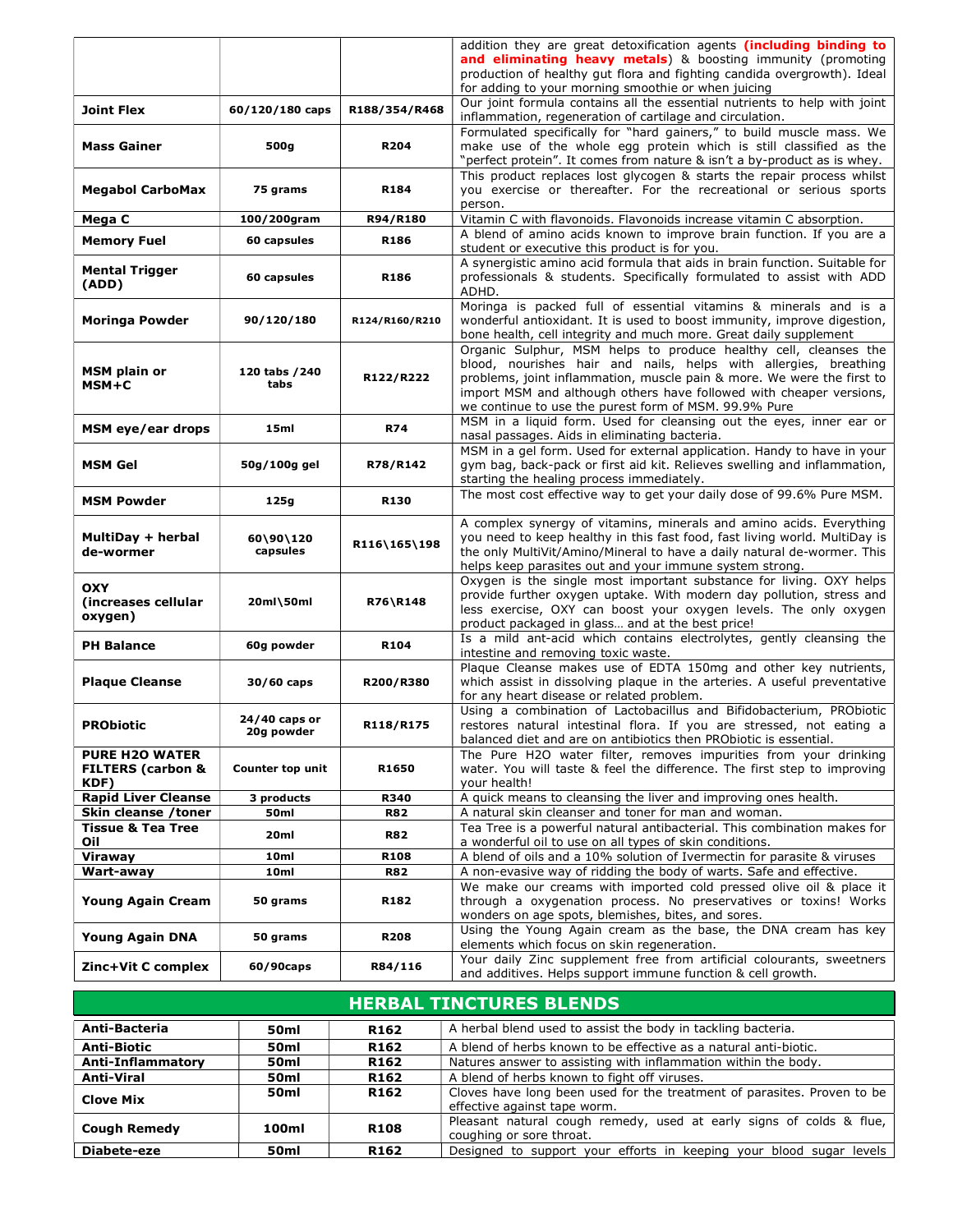|                                           |                  |                  | balanced.                                                                                                                                                                                                                                                                        |
|-------------------------------------------|------------------|------------------|----------------------------------------------------------------------------------------------------------------------------------------------------------------------------------------------------------------------------------------------------------------------------------|
| <b>DNA Repair</b>                         | 50 <sub>ml</sub> | R182             | A blend of herbs with properties to clean toxins & repair damaged cells,<br>thereby improving DNA production.                                                                                                                                                                    |
| Diuretic (natural)                        | 50ml             | R162             | This formula is designed to flush the liver & kidneys & reduce water<br>retention.                                                                                                                                                                                               |
| <b>Essiac Plus</b>                        | 50ml             | R182             | A formula that has been around for centuries. A nurse got the formula<br>from a red Indian tribe & had remarkable success. We have added further<br>herbs to make, what we believe, is an even more effective product. It is<br>essentially a kidney & liver cleanse for cancer. |
| Eye-Sight                                 | 50ml             | R <sub>162</sub> | Using a blend of herbs which aid in prolonging healthy eye sight.                                                                                                                                                                                                                |
| Fibroid-eze                               | 50 <sub>ml</sub> | R162             | An ever-increasing problem in woman today. We have had good success<br>with this product. So before having fibroids surgically removed, give this<br>effective formula a try.                                                                                                    |
| <b>Hormone boost -Male</b>                | 50 <sub>ml</sub> | R182             | Using Tribulus as the main ingredient, it has proven effective in<br>increasing growth hormones. Useful for men over the age of 30. And<br>woman that need increased testosterone.                                                                                               |
|                                           |                  |                  |                                                                                                                                                                                                                                                                                  |
| <b>Hormone Balance -</b><br><b>Female</b> | 50 <sub>ml</sub> | R182             | This blend of herbs has been used in many countries for hormonal<br>balance in woman. Suitable for woman who experience thyroid problems<br>& PMS.                                                                                                                               |
| <b>Heart Health</b>                       | 50 <sub>ml</sub> | R182             | A unique blend of herbs that have shown to be effective in assisting the<br>heart.                                                                                                                                                                                               |
| Herba-slim                                | 50ml             | R182             | A slimming aid that binds fat and enables the body to use it as an energy<br>source. Also contains herbs that act as thermogenics.                                                                                                                                               |
| <b>Kidney Cleanse</b>                     | 20ml/50ml        | R82/R162         | A powerful kidney cleanser. If you don't filter your water, consume the<br>odd alcoholic drink or suffer from kidney stones, you should consider<br>cleansing your kidney once a year.                                                                                           |
| <b>Liver Cleanse</b>                      | 20ml/50ml        | R82/R162         | A complex bland of herbs that is effective in the cleansing of the liver. An<br>important organ to cleanse as it carries out so many vital functions.                                                                                                                            |
| Lung Repair                               | 50 <sub>ml</sub> | R182             | Making use of herbs that take excess fluid off the lungs and assist with<br>repairing them.                                                                                                                                                                                      |
| <b>Lymph Cleanse</b>                      | 50ml             | R162             | This formula assists in cleaning and restoring the lymph function.                                                                                                                                                                                                               |
| Malaria-eze                               | <b>50ml</b>      | R182             | Used both as a preventative and once you have contracted malaria. New<br>to our range Malaria-eze has proven to be very successful.                                                                                                                                              |
| Menopause-eze / Gel                       | 50ml/40g         | R182/R122        | For centuries wild yam has been used for hormonal problems. If you<br>suffer from hot flushes, give this natural alternative a try.                                                                                                                                              |
| <b>Olive Leaf</b>                         | 50 <sub>ml</sub> | R162             | Known to reduce cardiovascular risk and effective in lowering blood<br>pressure. Helps in the treatment of diabetes. Also assists with boosting<br>immunity & reducing inflammation.                                                                                             |
| Pain-eze                                  | 20ml/50ml        | R82/R162         | Are you aware of how toxic pain killers are? Taking them on a daily basis<br>can cause long term health problems. Migra-eze doesn't work as fast but<br>it is a healthier alternative.                                                                                           |
| Paraway                                   | 24/48/72<br>caps | R80/R148/R204    | Parasites often become accustomed to drugs that are supposed to kill<br>them but they can't become immune to herbs. Paraway makes use of<br>natural herbs that have proven to be effective against parasites.                                                                    |
| <b>Prostate-eze</b>                       | 50ml             | R182             | This wonderful formula makes use of the well known and proven herb,<br>Milk Thistle as well as others. Prostate-eze can be used as a preventative<br>or during rehabilitation.                                                                                                   |
| Remedy                                    | 20ml/50ml        | R82/R162         | A powerful natural de-wormer. The herbs used in Remedy kill off<br>parasites in the blood and organs as well as small and large intestine<br>region.                                                                                                                             |
| Remlax                                    | 20ml/50ml        | R82/R162         | Is designed to keep you regular and keep parasites at bay.                                                                                                                                                                                                                       |
| <b>SinuAssist</b>                         | 20ml/50ml        | R82/R162         | If you suffer from sinus problems, try this product it really works.                                                                                                                                                                                                             |
| Stressaway                                | 50ml             | R162             | Makes use of all the well documented herbs which help with stress,<br>nervousness, mild depression, insomnia & anxiety. A great alternative<br>considering there are no side effects or addictive nature.                                                                        |
| <b>Thyroid Adrenal</b><br>Cleanse         | 50ml             | R182             | Heavy metals, viruses and Bacteria invade the Thyroid, this formula<br>assists in cleansing these and restoring thyroid function                                                                                                                                                 |

|                     |                  | SINGLE HERBAL TINCTURE INFORMATION                                                                                                                                                                    |
|---------------------|------------------|-------------------------------------------------------------------------------------------------------------------------------------------------------------------------------------------------------|
| Anti-Vac            | <b>R125</b>      | Homeopathic anti-vaccine. Used to remove harmful substances found in many vaccines.                                                                                                                   |
| $B-17$              | R162             | B17 is known as an anti-cancer therapy, it is more effective when used in conjunction with DMSO.<br>As this comes from Apricot Kernels it is a broad spectrum B group vitamin blend. Vitamin B Tonic. |
| <b>Devil's Claw</b> | <b>R102</b>      | Pregnancy pains, sores, boils, skin problems and inflammation                                                                                                                                         |
| Echinacea           | R102             | Common cold, Candida, eczema, herpes, sore throat, low immunity, infection, influenza, psoriasis                                                                                                      |
| Ginkgo Biloba       | <b>R102</b>      | Alzheimer's, asthma, antioxidant, concentration, depression, erectile dysfunction, memory, vertigo                                                                                                    |
| Ginsena             | <b>R102</b>      | Aphrodisiac (increases energy), athletic performance, diabetes, fatique, immune function, longevity,                                                                                                  |
| (Siberian)          |                  | stress                                                                                                                                                                                                |
| <b>Grape Seed</b>   | <b>R162</b>      | Powerful antioxidant, support organs, heart health, eyesight, strengthening capillaries.                                                                                                              |
| <b>Hawthorn</b>     | <b>R102</b>      | Angina, arrhythmia, blood clotting, cardiovascular disease, congestive heart failure, heart health,<br>improve circulation                                                                            |
| Liquorice           | <b>R102</b>      | Used for constipation, IBS, indigestion, diabetes, glands and colic.                                                                                                                                  |
| <b>Milk Thistle</b> | <b>R102</b>      | Adrenal disorders, alcohol/drug-related liver disease, hepatitis, liver cirrhosis, gallstones                                                                                                         |
| Moringa             | <b>R102</b>      | Moringa is packed full of essential vitamins & minerals and is a wonderful antioxidant. It is used to                                                                                                 |
|                     |                  | boost immunity, improve digestion, bone health, cell integrity and much more. Great daily supplement                                                                                                  |
| Mugwort             | R <sub>102</sub> | Anorexia, asthma, chronic vomiting, colic, constipation, skin disorders, parasites.                                                                                                                   |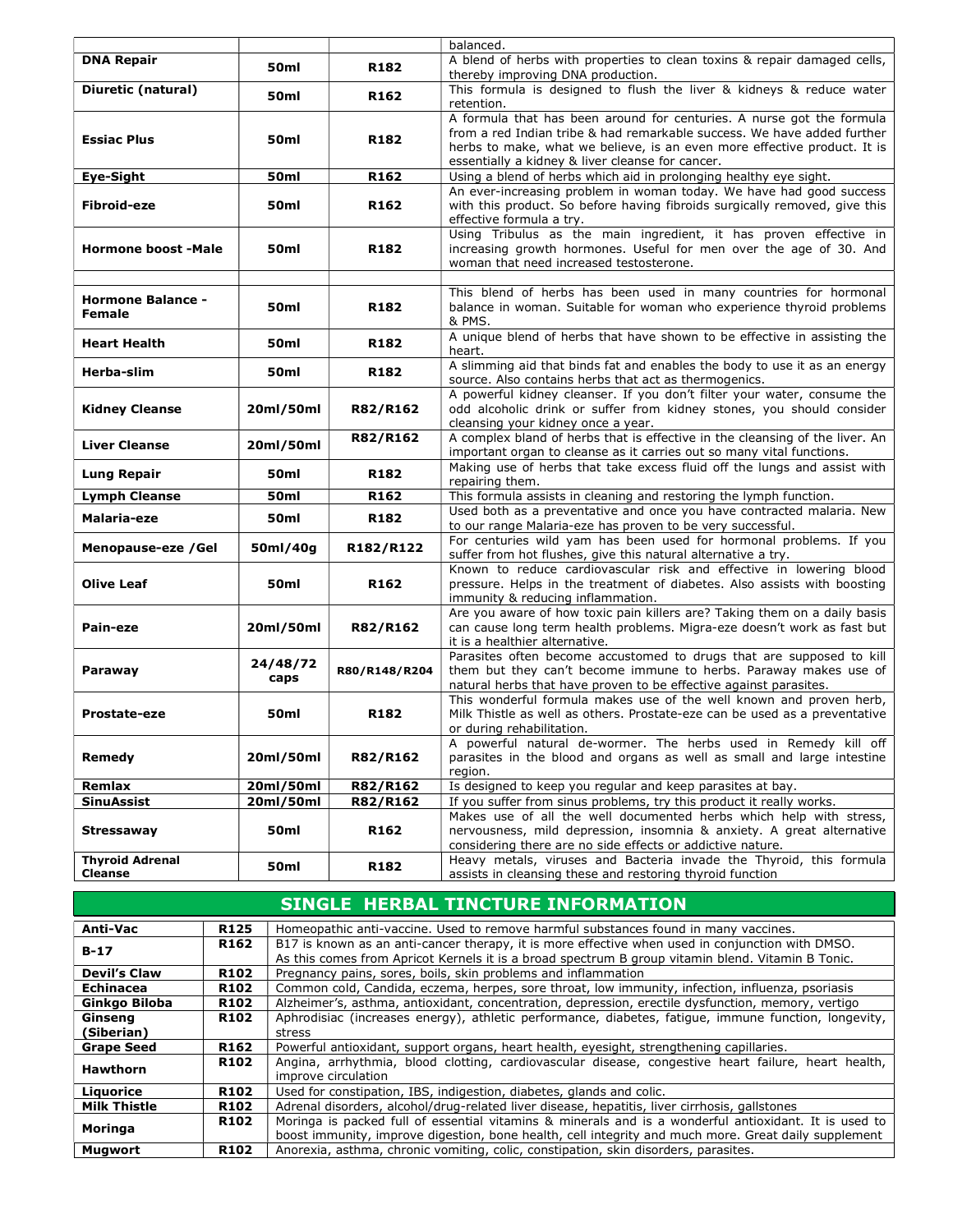| Olive Leaf          | <b>R102</b>      | Reduces cardiovascular risk, lower BP, diabetes, anti-Inflammatory, antioxidant and immune booster. |
|---------------------|------------------|-----------------------------------------------------------------------------------------------------|
| <b>Saw Palmetto</b> | <b>R102</b>      | Male reproductive organs, prostate, urination problems                                              |
| St. John's Wort     | R102             | Anxiety, mild depression, insomnia, nervousness, seasonal affective disorder.                       |
|                     | R <sub>102</sub> | Anxiety, fatigue, high blood pressure, insomnia, nervous exhaustion, menstrual & muscle cramps,     |
| Valerian            |                  | spasms, stress, ulcers.                                                                             |
| Homeopathic         | <b>R125</b>      | PC1 & PC2 homeopathic formula for boosting the immune system.                                       |
|                     |                  |                                                                                                     |

\*\* Please note that we have over 200 single herbs on offer and we can formulate blends, price on request. We also carry 100+ individual nutrients & do custom mixes. Call us for an unbeatable quote!

## AMINO ACIDS

| <b>Amino Acid</b>       | <b>UNIT</b>   | <b>PRICE</b>  | <b>PRODUCT DESCRIPTION</b>                                                                                                                                                                                             |
|-------------------------|---------------|---------------|------------------------------------------------------------------------------------------------------------------------------------------------------------------------------------------------------------------------|
| L-Arganine              | 60 caps/30gm  | R108.00       | Growth hormone, burns, angina, coronary artery disease, erectile<br>dysfunction, high BP, low immune, wound/surgery healing, liver                                                                                     |
| <b>L-Carnitine</b>      | 60 caps/30gm  | R108.00       | Used for energy production, useful for heart disease, weight loss,<br>cholesterol, athletic performance, eating disorders, dementia or poor<br>memory, chronic fatigue, hyperthyroid, Alzheimer's, low blood pressure. |
| L-Cysteine              | 60 caps/30gm  | R108.00       | Breaking down mucous & detoxifying substances in the body, boost<br>immune system, respiratory illnesses, H.I.V, heart disease, reduces liver &<br>kidney damage                                                       |
| <b>L-Glutamine</b>      | 60 caps/150gm | R80.00/R140   | Most used amino acid in the body. Injury, muscle recovery, wound<br>healing, IBS, immune booster, Peritonitis, prevents muscle wasting,<br>cancer, stomach ulcers.                                                     |
| <b>L-Glutathione</b>    | 60 caps/30gm  | P.O.R         | Antioxidant, detoxifying of liver, blood platelet & membrane function, anti-<br>ageing,                                                                                                                                |
| <b>L-Glycine</b>        | 60 caps/30gm  | R74.00        | RNA & DNA construction, absorption of calcium, prevents muscle break<br>down, prostate health, epileptic seizures, manic depression, hyperactivity                                                                     |
| L-Histidine             | 60 caps/30gm  | R180.00       | Allergies, growth & repair of tissue, maintenance of myelin sheath,<br>manufactures of red and white blood cells, radiation, heavy metal<br>detoxifier, indigestion                                                    |
| L-Isoleucine            | 60 caps/30gm  | R94.00        | Muscle recovery, formation of haemoglobin, regulating blood sugar levels,<br>increase energy, assists blood clotting.                                                                                                  |
| L-Leucine               | 60 caps/30gm  | <b>R80.00</b> | Regulate blood sugar levels, growth and repair of muscle tissue, growth<br>hormone production, Trauma & stress.                                                                                                        |
| L-Lysine                | 60 caps/30gm  | R108.00       | Herpes, shingles, osteoporosis, anti-inflammatory, migraines, period pains                                                                                                                                             |
| <b>L-Methionine</b>     | 60 caps/30gm  | R108.00       | Break down of fats, cleaning arteries, heavy metal detox, antioxidant,<br>depression, arthritis pain, liver cleanser, memory recall, energy, muscle<br>growth.                                                         |
| L-Ornathine             | 60 caps/30gm  | R150.00       | Growth hormone release, fat metabolism, immune support, liver<br>rejuvenation, skin repair.                                                                                                                            |
| <b>DL-Phenylalanine</b> | 60 caps/30gm  | R120.00       | Mild depression, anxiety, memory & learning, appetite suppressant,<br>painkiller                                                                                                                                       |
| <b>L-Proline</b>        | 60 caps/30gm  | R96.00        | Aids in collagen formation, muscle/joint/tendon maintenance                                                                                                                                                            |
| L-Taurine               | 60 caps/30gm  | R96.00        | Digestion of fats, absorption of fat-soluble vitamins, cholesterol, anxiety,<br>hyperactivity, poor brain function, epilepsy.                                                                                          |
| L-Tryptophane           | 60 caps/30gm  | R160.00       | Needed for Vit B3 production, nerve & brain function, sleep aid, pain<br>control, stability of moods, hyperactivity in kids, stress, appetite<br>suppressant, migraines.                                               |
| L-Tyrosine              | 60 caps/30gm  | R96.00        | Stress, drug detox, mild depression, under active thyroid, vitiligo, athletic<br>performance, PMS, Parkinson's.                                                                                                        |
| <b>L-Valine</b>         | 60 caps/30gm  | R96.00        | Muscle metabolism, repair & growth of tissue, degenerative neurological<br>conditions.                                                                                                                                 |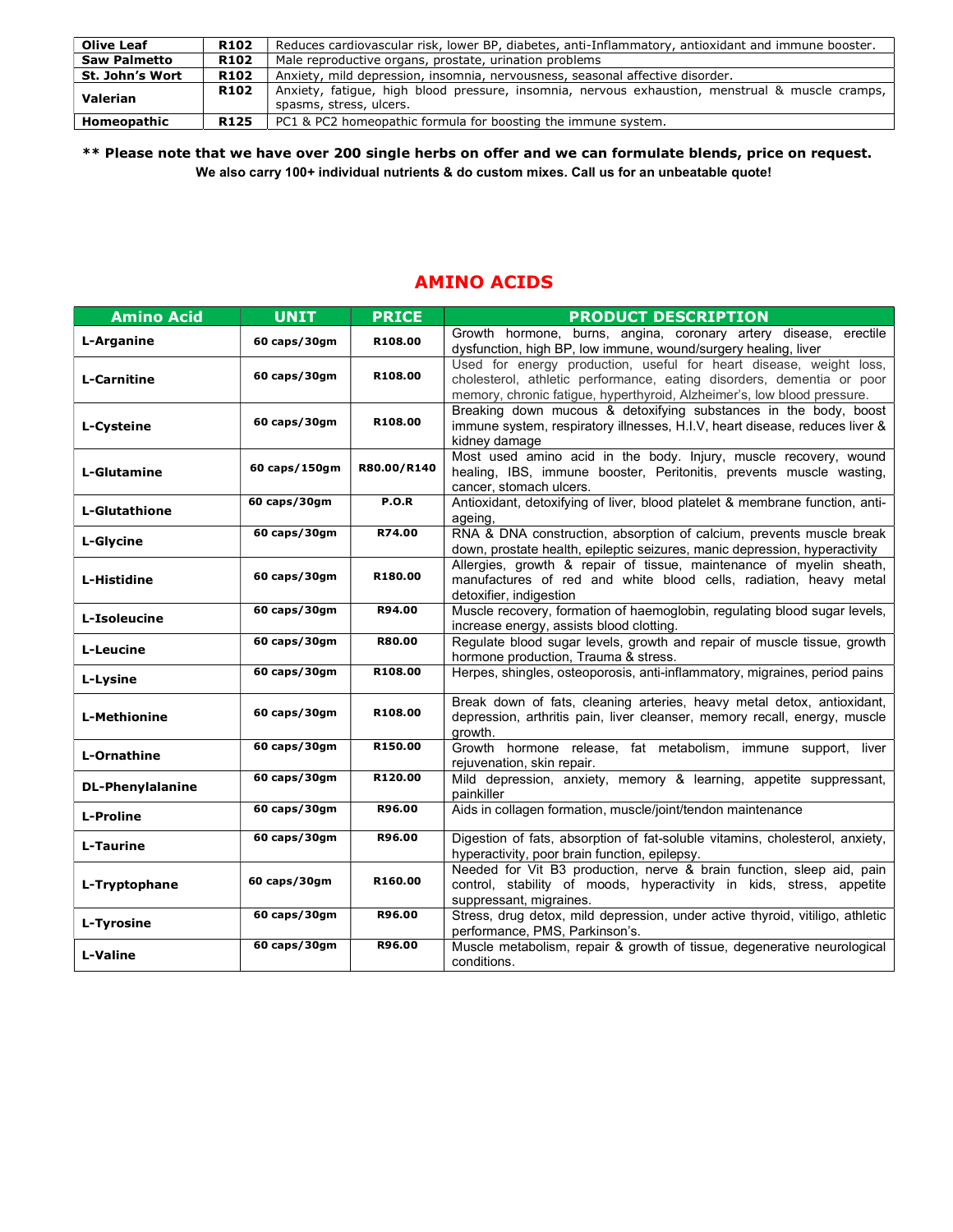## DETOX PROGRAMS

## STEP 1 - Colon/Parasite Cleanse

#### 16 DAY OR 4 MONTH MONTHLY KIT R335.00

| 1) Bowel Assist | 24 caps | (Natural Bowel Cleanser)                           |
|-----------------|---------|----------------------------------------------------|
| 2) Paraway      | 24 caps | (Dry Herbal Anti-Parasitic)                        |
| 3) PRObiotic    | 24 caps | (Natural intestinal Flora)                         |
| 4) Remlax       |         | 20ml(Herbal Anti-Parasitic & Intestinal Regulator) |

#### 24 DAY DETOXIFICATION PROGRAM R480.00

An effective program that is easy to do! Helps eliminate toxins & waste build-up (faecal plaque & mucous) from the small & large intestine.

| 1) Bowel Ass |  |
|--------------|--|
| 2) Paraway   |  |

| 1) Bowel Assist                           | 48 caps           | (Natural Bowel Cleanser)                                                                      |
|-------------------------------------------|-------------------|-----------------------------------------------------------------------------------------------|
| 2) Paraway                                | 24 caps           | (Dry Herbal Anti-Parasitic)                                                                   |
| $\sim$ $\sim$ $\sim$ $\sim$ $\sim$ $\sim$ | <b>P</b> <i>A</i> | $\mathcal{L}$ . $\mathcal{L}$ . $\mathcal{L}$ . $\mathcal{L}$ . $\mathcal{L}$ . $\mathcal{L}$ |

3) PRObiotic 24 caps (Intestinal Flora)<br>4) Remlax 50ml(Herbal Anti-Parasitic & Intestinal

50ml(Herbal Anti-Parasitic & Intestinal Regulator) 5) OXY 20ml (stabilised Oxygen)

If you have not de-wormed or cleansed/detoxed in the past 2 years, then the 30 day program would be more beneficial.

#### 30 DAY DETOXIFICATION PROGRAM R660

This program is used for more stubborn cases. Helps eliminate toxins & waste build-up (faecal plaque & mucous) from the intestine. Effective Candida & skin cleanse. For major illnesses repeat every 2<sup>nd</sup> month until you achieve results.

| 1) Bowel Assist | 72 caps (Natural Cleanser)                         |
|-----------------|----------------------------------------------------|
| $2)$ MSM + C    | 30q (Natural Cleanser)                             |
| 3) MultiDay     | 60 caps (Multivitamin & mineral + Dewormer)        |
| 4) OXY          | 20 ml (Stabilised Oxygen)                          |
| 5) Paraway      | 24 caps (Dry Herbal Anti-Parasitic)                |
| 6) PRObiotic    | 24 caps (Intestinal Flora)                         |
| 7) Remlax       | 50ml(Herbal Anti-Parasitic & Intestinal Regulator) |
|                 |                                                    |

#### 8 DAY RAPID DETOX KIT R220.00

| l Includes:         |                                                     |
|---------------------|-----------------------------------------------------|
| <b>Bowel Assist</b> | 24 cap (Natural Cleanser)                           |
| Paraway             | 24 caps (Dry Herbal Anti-Parasitic)                 |
| Remlax              | 20ml (Herbal Anti-Parasitic & Intestinal Regulator) |

#### ULTIMATE MONTHLY CLEANUP- GREAT VALUE! R400

Detox your colon 4 days a month, then 3 day Kidney Cleanse and followed by 3 day Liver Cleanse cost is R340.00 for 4 months supply.

## STEP 2 - Kidney Cleanse

#### KIDNEY CLEANSE PROGRAM R360.00

An effective 6-week program that helps eliminate toxins & waste, rejuvenating the kidneys & bladder and dissolve kidney stones. \*\*If you have completed a colon cleanse you will need a shorter program which costs R250

#### Includes:

| Chinese Green Tea | 35g (Powerful Anti-Oxidant)               |
|-------------------|-------------------------------------------|
| Kidney Cleanse    | 50ml (Kidney Cleansing Herbal Blend)      |
| MultiDay          | 60 caps (Multivitamin/mineral + Dewormer) |
| Remedy            | 20ml (Herbal Anti-Parasitic)              |
|                   |                                           |

#### Does Not Include:

Ginger (used in the Green Tea to increase effectiveness)

## STEP 3 - Liver Cleanse

#### LIVER CLEASNE PROGRAM R455.00

A 60 day program which aids in cleansing & rejuvenating the liver & gallbladder. A healthy liver & gallbladder are essential to optimal health. \*\*If you have already completed a colon detox a shorter program is needed at a cost of R270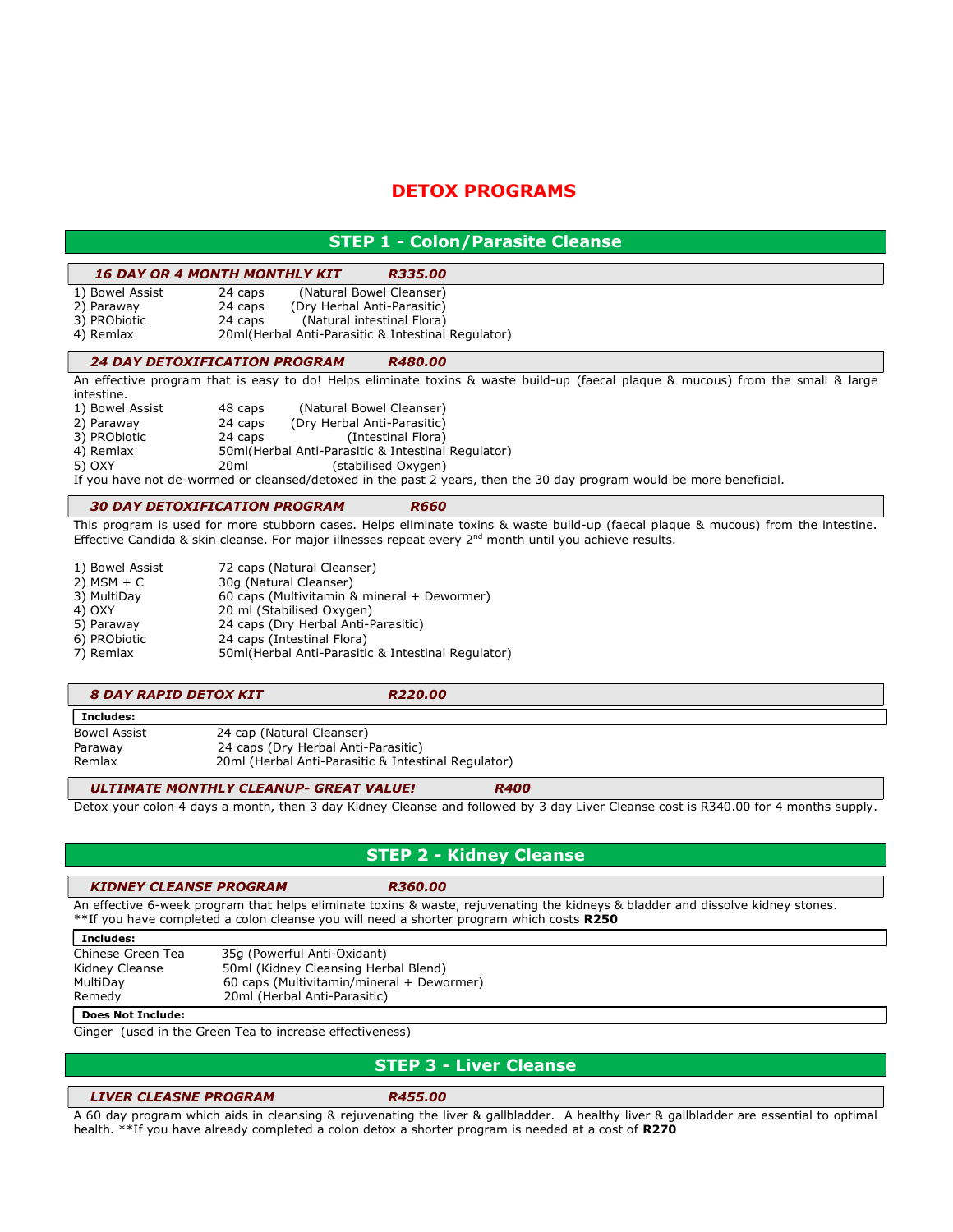| Includes:                                                                                                                        |                                     |  |
|----------------------------------------------------------------------------------------------------------------------------------|-------------------------------------|--|
| Remedy                                                                                                                           | 20ml (Herbal Anti-Parasitic)        |  |
| Liver Cleanse                                                                                                                    | 50 ml (Herbal Flush)                |  |
| Omega3                                                                                                                           | 200ml (Flaxseed/Linseed Oil)        |  |
| MSM + C                                                                                                                          | 30g tabs (Natural Cleanser)         |  |
| <b>OXY</b>                                                                                                                       | 20 ml (Stabilised Oxygen)           |  |
| Paraway                                                                                                                          | 24 caps (Dry Herbal Anti-Parasitic) |  |
| Liver Cleanse is a powerful and complex blend of herbs which have proven to be effective in cleansing the liver and gallbladder. |                                     |  |

#### RAPID LIVER CLEANSE R325

A liver cleanse done over the to rid the body of toxins and support the liver. This is a quick cleanse and we get fantastic results from tis program.

#### RAPID LIVER CLEANSE PLUS R520

This is a a few products to help cleanse the skin.

## STEP 4 – Heavy Metal Detox Program

#### 60 DAY CLEANSING PROGRAM R580.00

Oral chelation therapy uses amino acids that bind & remove metals from the body, specifically the prostate and brain.

Includes:

Plaque Cleanse 60 caps (Heavy Metal Detox) 1 x MSM+C 240 tabs Chinese Green Tea 35g (Powerful Anti-Oxidant)

Does Not Include: Ginkgo Biloba - (Circulation Booster)

### Prostate Detox Program

#### PROSTATE SUPPORT KIT R545.00

After completing the 30 Day Colon/Parasite cleanse & the Kidney & Liver Programs, follow this daily program.

Includes:

Plaque Cleanse 60 caps Remlax 20ml Prostate eze 50ml

#### Hormonal Health Support

Your hormonal health begins with a full 30-day detox. This helps to improve absorption & overall colon/intestinal function.

#### Below are products that can be taken once a 30 day cleanse has been completed: R435.00

Tissue Oil 20ml (Oil 4 Tissue)

Anti-Oxidant 60 tabs (Anti-Oxidant/Multi-Vit Blend)<br>
GH Release 20ml tincture (Hormone Trigger) 20ml tincture (Hormone Trigger) Wild Yam 50ml (Progesterone Precursor) or GH Release Ozone Cream 25ml (Ozenated Olive Oil)

GH Release contains the precursors to restore hormone levels. MSM+C is a collagen cross-linking agent.

#### Arthritis Support Programs

#### RHEUMATOID ARTHRITIS SUPPORT 330.00

After completing the 24-Day Colon/Parasite cleanse & the Kidney & Liver Programs follow this daily program.

Includes:

| MSM+C    | 30g (Natural Cleanser)                               |
|----------|------------------------------------------------------|
| MultiDay | 60 caps (Multivitamin/mineral $+$ D-daily De-wormer) |
| OXY      | 50 ml (Stabilised Oxygen)                            |

OSTEO ARTHRITIS SUPPORT R550.00

After completing the 24-Day Colon/Parasite cleanse & the Kidney & Liver Programs follow this daily program.

| ш<br>н | н<br>п | н |  |  |
|--------|--------|---|--|--|
|        |        |   |  |  |

| ---------    |                                               |
|--------------|-----------------------------------------------|
| Anti-Oxidant | 60 caps (powerful antioxidant blend)          |
| Joint Flex   | 60 caps (Cartilage re-builder)                |
| MSM+C        | 30g (Natural Cleanser)                        |
| OXY          | 50 ml (Stabilised Oxygen)                     |
| CGT          | 35g (Chinese Green Tea, powerful antioxidant) |

\*If your pain persists, repeat the 16-Day Detox Program.

## Diabetes Program

### DIABETES RELIEF R400.00

After completing the 30-Day Colon/Parasite cleanse & the Kidney & Liver programs follow this daily program.

Includes: MSM + C 30g (Natural Cleanser) MultiDay 60 capsules (Multivitamin/mineral + Dewormer) OXY 50 ml (Stabilised Oxygen)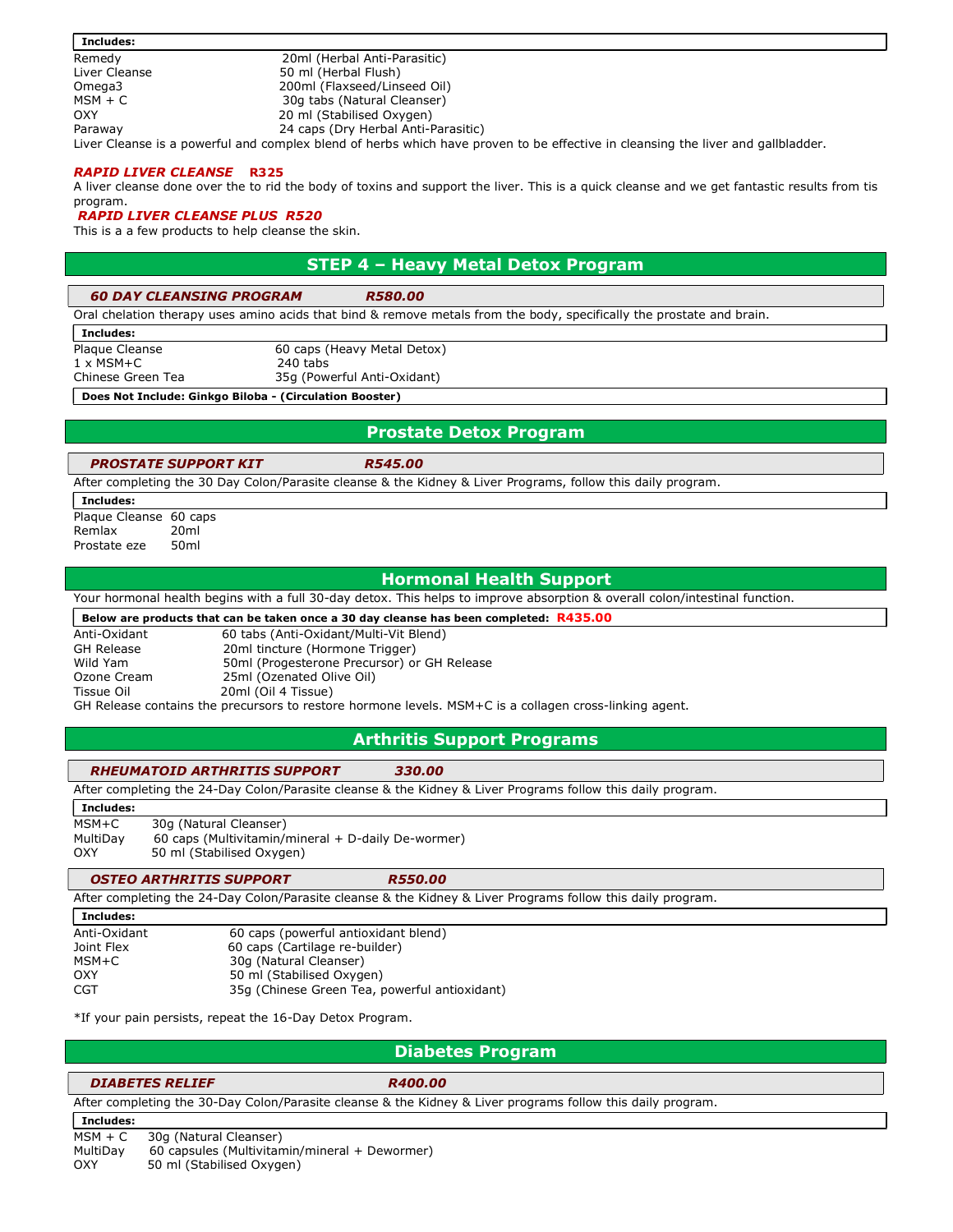#### Anti-Histamine

| <b>HISTAMINE RELIEF</b>                                                                                     | <b>R350.00</b> |  |
|-------------------------------------------------------------------------------------------------------------|----------------|--|
| After completing the 30-Day Colon/Parasite cleanse & the Kidney & Liver programs follow this daily program. |                |  |
| Includes:                                                                                                   |                |  |

Bi Yan Pian 50 ml (Natural Anti-histamine) Bowel Assist 24 caps (Natural Cleanser) OXY 20 ml (Stabilised Oxygen) Paraway 24 caps (Dry Herbal Anti-Parasitic) Remlax 20ml (Herbal anti-parasitic & bowel cleanser)

#### Immune Booster Program

#### IMMUNEAID KIT 640.00

This program will assist the immune system in returning to full strength. A strong immune system means less infection & less likelihood of disease.

| Includes:           |                                               |
|---------------------|-----------------------------------------------|
| pH Balance          | 60q (Colon/Intestinal Flush)                  |
| Colloidal Silver    | 50 ml (Natural Antibiotic)                    |
| $MSM + C$           | 30g (Natural Cleanser)                        |
| MultiDay            | 90 caps (Multivitamin + Dewormer)             |
| OXY                 | 20 ml (Stabilised Oxygen)                     |
| <b>PRObiotic</b>    | 24 caps (Intestinal Flora)                    |
| Remlax              | 20ml (Herbal Anti-Parasitic & bowel cleanser) |
| <b>Bowel Assist</b> | 24 caps (bowel cleanser)                      |
|                     |                                               |

#### Drug Detoxing

#### SMOKING & DRUG AID **P.O.R**

We realise that it's not easy to give up a habit not to mention an addiction. This program is designed to assist the body in removing toxins accumulated through smoking and chemical stimulants, including over the counter drugs. First complete a 30 day detox followed by the Kidney & Liver detoxes.

#### Includes:

L-Cysteine L-Glutamine L-Glutathione L-Lycine L-Methionine L-Taurine -Tyrosine MSM + C – 30g (Natural Cleanser)

#### Anti-depressant Program

#### STRESS RELIEF PROGRAM R430.00

This program will firstly help reduce the effects of stress & secondly help feed the brain with the necessary nutrients, for optimal brain function. It is advisable to complete a 30 Day Detox before going onto this program.

| Includes:         |                                        |
|-------------------|----------------------------------------|
| Anti-Oxidant      | 60 tabs (Anti-Oxidant/Multi-Vit Blend) |
| L-Glutamine       | 30g (Cell Amino Acid)                  |
| St. Johns Restore | 60 caps (Brain Food)                   |
| Ginkgo Biloba     | 50ml (Circulation Booster)             |

\* Replace amalgams with epoxy fillings. High mercury levels have been linked to depression.

#### Skin Cleanse

#### SKIN CLEANSE PROGRAM R270.00

Firstly complete a 30 day detox, followed by the Kidney & Liver detox. Thereafter continue to detox 4 days a month until the problem is gone.

#### Includes:

Skin Cleanse 50ml (Herbal Skin Cleansers)

Ozone Cream 15ml (Ozenated Olive Oil)

Contains: Burdock, Peppermint, Oregon Grape, Yellow Dock, Elder Flower, Golden Seal, ginger Root & Bone Set.

## All cures start from within

### General Health Maintenance Products

Maintain your health through knowledge. Gather as much information on what ails you & get as many opinions as possible. No single person has all the answers.

#### Essential Health Products – The products you can't do without

Perfectly Pure Soap: no toxins, synthetic ingredients or perfumes only natural ingredients. Hand made to the highest specification. PURE H2O Water Filter's: removes fluoride, chlorine & metals.